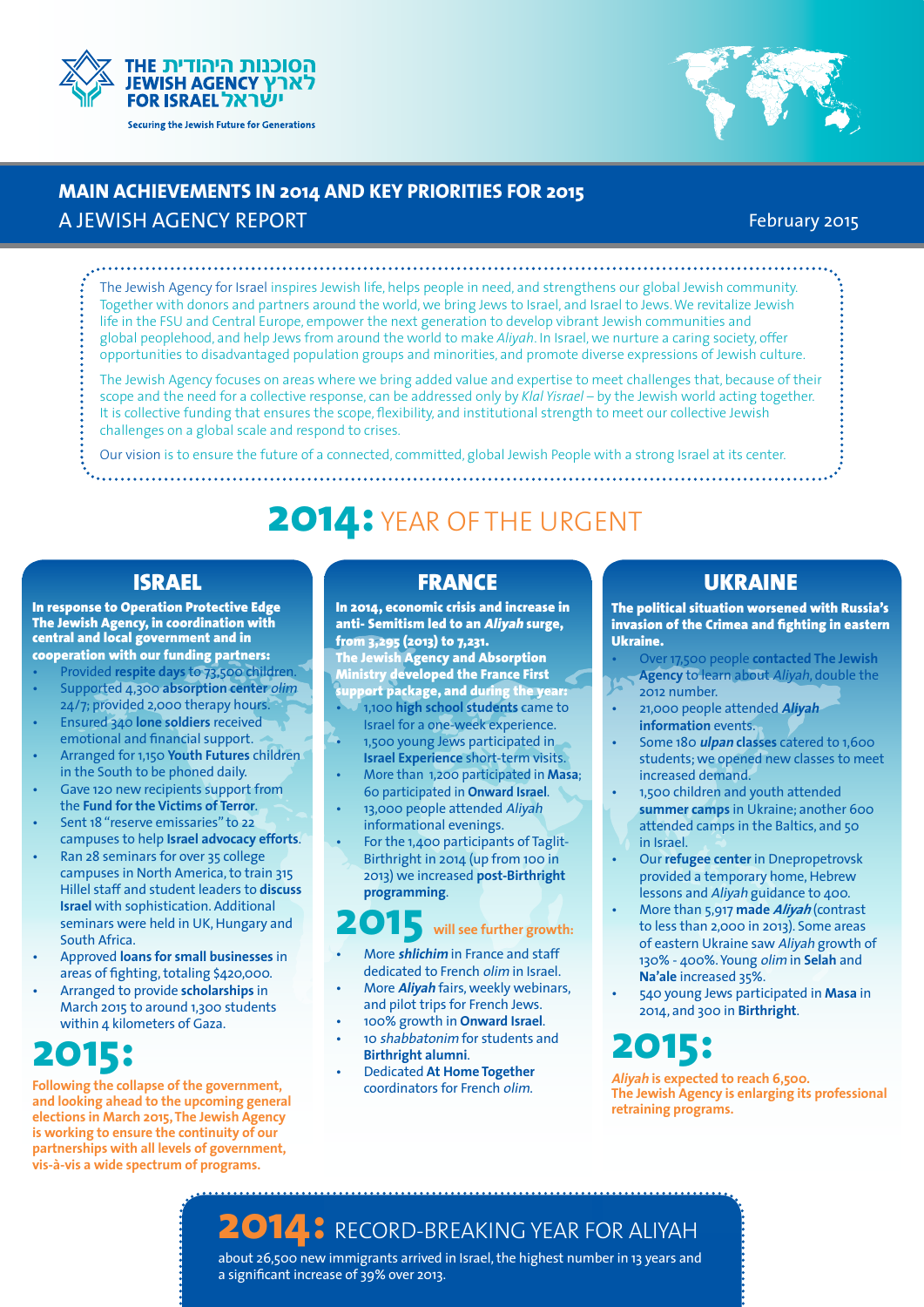Connect young Jews to Israel and their Jewish identity through high-quality programs and content on Israel, inspiring Israeli shlichim around the world, and an increase in the numbers of young people who visit Israel for short and long-term experiential educational visits.

**2014:** Over 1,190 short-term *shlichim* worked in **summer camps** and in short-term informal education, and 280 long-term *shlichim* worked on **campuses**, and in **communities** and **youth movements**. **2014-15:** 78 *ShinShinim*, pre-army Israelis who volunteer for a year in a Diaspora community; set to grow in 2015-16 to 100. Also in 2015, there will be about 300 long-term and 1,200 short-term *shlichim* working in countries around the world (in addition to those in the FSU). **2014:** 860 young Jews spent 6-10 weeks in Israel through **Onward Israel**, a 6 – 10 week resumé-building experience providing a mid-length option between Birthright and Masa. **2015:** Number of participants set to rise to 1,538. **2014-15:** 10,540 young Jews are spending 5-12 months "living like a local" in Israel on **Masa Israel Journey**, which increases their likelihood of Jewish leadership when they return home. **2015-16:** Expected to increase to approximately 11,000. **2014:** 6,800 young Jews in the **FSU** attended **summer and winter camps**; we created a network of local partners and added day camps to the spectrum: more than 12 cycles of **day camps** were held in 7 locations, and engaged 500 young Jews and their families, the result of new partnerships. Among the locations: 4 in Ukraine. **2015:** A similar number of participants is expected in the residential summer and winter camps, with an additional location to the day camps project. **2014:** More than 500 **young activists** participated in a gamut of **global leadership training** programs. **2015:** We expect to impact 900 young activists including leading Masa graduates and returned *ShinShinim.* **2014:** To help young Jews reach a fuller appreciation of contemporary Israeli society, **Makom**, The Jewish Agency's Israel Education Content Lab, developed 45 educational units and trained 2,400 educators who impact over 47,000 Jews in Israel and around the world – in addition to its focus on **Israel advocacy** in the

wake of Operation Protective Edge. **2015:** A focus on 5 US universities to transform them into **Israel engaged campuses** on which Jewish students and Hillel professionals receive Israel advocacy skills training, and guidance in promoting a campus environment supportive of Israel.

**Connect young Israelis to the Jewish People and their Jewish identity** through engaging young Israelis in social activism for vulnerable populations to strengthen social commitment and infuse their activism with Jewish values

**2014-15:** From the program's inception in 2013, **Mechinot**, which offer young people from the periphery a pre-army community service and leadership development opportunity, have grown in the current academic year to 345 participants in 7 programs.

**2015-16:** The program will expand, to 470 participants in 13 programs.



**2014: ShinShinui** training centers for pre-army and National Service volunteers, in which religious and secular study together and which combine professional training with Jewish study, operated in 6 centers and trained 550 young volunteers, among them 10 participants with special needs. **2015:** Reach 600 participants from 10 youth movements in 7 centers, including 30 participants with special needs.



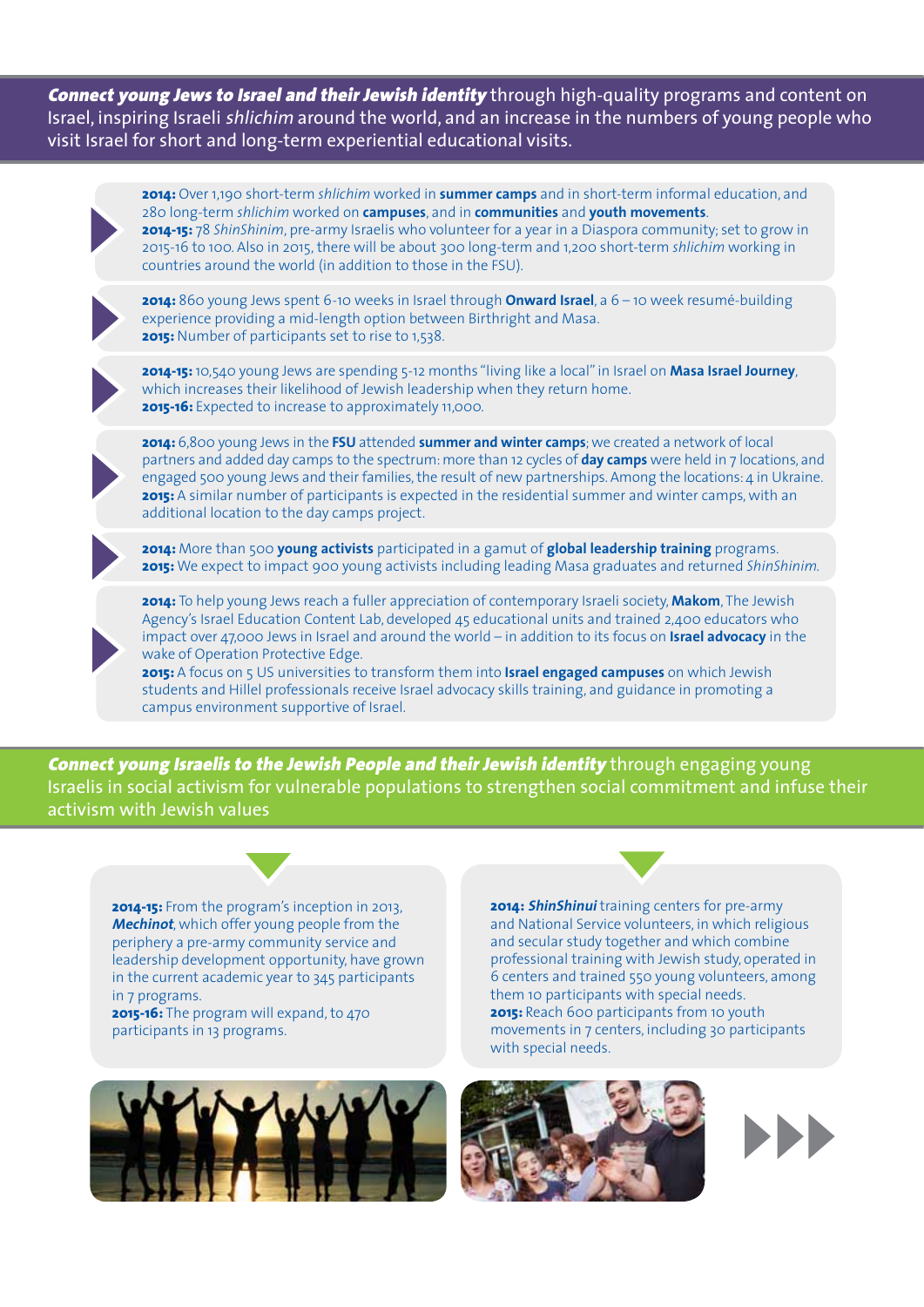



**2014:** 150 **returned shlichim** participated in a conference to promote their activism in projects supported by The Jewish Agency; dozens are now engaged as volunteers.

**2015-16:** Over the next 2 years, a network for returned *shlichim* should reach 1,000 annually and will facilitate their engagement in community activism.

**2014:** 130 summer camp *shlichim* attended a **post-camp seminar** in New York to help them process their experience and encourage continued activism in Israel. A follow-up conference in Israel attracted 150 and exposed them to **opportunities for social activism. 2015:** Expand the post-camp seminar to Washington DC and Canada.

**2014:** 200 student activists in the periphery implemented 50 social change projects in 11 **Choosing Tomorrow** groups, supporting vulnerable populations while framing their service as an expression of Jewish identity. **2015:** 250 students in 22 groups are due to implement 88 social change projects.

**2014:** We funded 31 educational programs in Israel of 12 **diverse religious-streams organizations**, with nearly \$3 million. Additionally we allocated \$1.5 million, matched by \$750,000 by government, to 78 programs of 55 organizations, to support **Jewish renewal** and thousands of shared events by different population sectors (seminars, study days, etc) to **strengthen peoplehood**.

**2015:** Our support for religious diversity continues: government involvement depends on election outcomes.

#### Support vulnerable populations in Israel

#### **2014:** Provided

business guidance to 30 for-profit social businesses developed by our

**Young Communities** to reach out to Israel's social and geographic periphery.

**2015:** An additional 18 initiatives are slated to receive support.

**2014: Loan Funds** helped 99 businesses procure loans totaling over \$5 million.

**2015:** Following Protective Edge, we approved loans totaling \$420,000 to 19 businesses in areas affected by fighting; we expect numbers to more than double by the end of 2015.

#### **2014:** 314 **Youth Futures Mentors**

worked with 12,000 young Israelis and family members in 36 communities on the social and geographic periphery.

**2015:** Expand pilot program providing holistic approach to an entire school.

#### **2014:** Our 4 **Youth**

**Villages** provided a last hope for integration into normative society for 850 seriously at-risk teenagers, among them 300 young members of the Ethiopian community and 250 *olim* from the FSU.

**2015:** Maintain level of care to target population.

**2014:** Continued planning for a network of **food cooperatives**, led by our **Young Communities**, on Israel's social and geographic periphery; they will provide access to basic products at low prices, serve as centers for community programming, maximize the power of community action to provide economic answers to social problems, and empower the residents in order to advance social justice.

the elderly provided a home and social activities for 7,500, largely *olim* from the FSU, most of whom are Holocaust survivors.

**2014: Amigour's** sheltered housing for

**2015:** Construction continues on an additional facility with 100 housing units.

**2015:** 10 cooperatives to open in 2015 and additional 10 in 2016.